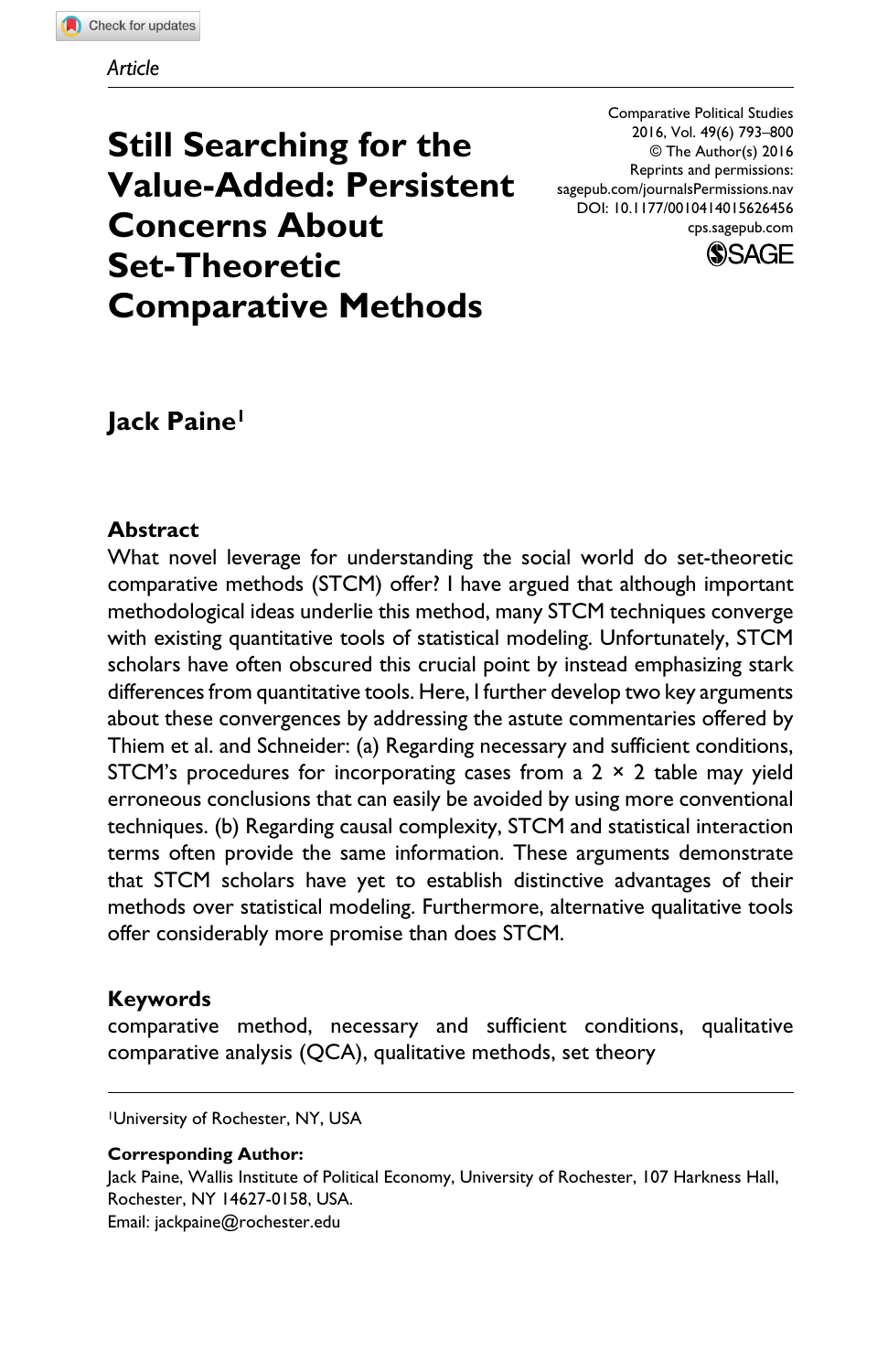What novel leverage for understanding the social world do set-theoretic comparative methods (STCM) offer? I have argued (Paine, 2016) that although important methodological ideas underlie this method, many STCM techniques converge with the existing quantitative tools of statistical modeling. Unfortunately, STCM scholars have often obscured this crucial point by instead emphasizing stark differences between their methods and quantitative tools. Here, I further develop two key arguments about these convergences by addressing the astute commentaries offered by Thiem, Baumgartner, and Bol (2016) and Schneider (2016): (a) Regarding necessary and sufficient conditions, STCM's procedures for incorporating cases from a  $2 \times 2$  table may yield erroneous conclusions that can easily be avoided by using techniques based upon conventional statistical ideas about association. (b) Regarding causal complexity, STCM and statistical interaction terms often provide the same information. Consistent with my conclusions and those of Munck (2016), these arguments demonstrate that STCM scholars have yet to establish distinctive advantages of their methods over statistical modeling. Furthermore, alternative qualitative tools offer considerably more promise than does STCM for inferring causal relationships.

# **Inferring Necessity and Sufficiency: Relative Frequency Is Crucial**

The focus on necessary and sufficient causal conditions is a fundamental feature of STCM. The point of departure in this discussion is the standard STCM argument that scholars do not need to incorporate data from all four cells in a  $2 \times 2$  table.<sup>1</sup> Schneider's (2016) proposal to focus on all four cells is a valuable step forward, yet the standard rejection of using data from all four cells is so common in the STCM literature that my critique of this position hardly involves a "straw man," as he puts it (p. 5).2

Recognizing that all four cells matter raises crucial issues about how to combine information from the cells to make valid inferences. Because STCM encourages researchers to ignore certain cells, scholars in this tradition have generally overlooked these issues. Furthermore, even contributions such as Schneider and Wagemann (2012) that have proposed STCM procedures for productively incorporating all four cells face important shortcomings. When the distribution of  $X = 0$  and  $X = 1$  cases is skewed, set-theoretic concepts which do not account for relative frequency—do not adequately capture notions of necessity or sufficiency. They likewise can generate easily avoidable false negatives or false positives. Therefore, core STCM questions such as "is *X* a superset of *Y* ?" (Schneider, 2016, p. 5) may provide misleading inferences about necessity or sufficiency. It is crucial to instead use metrics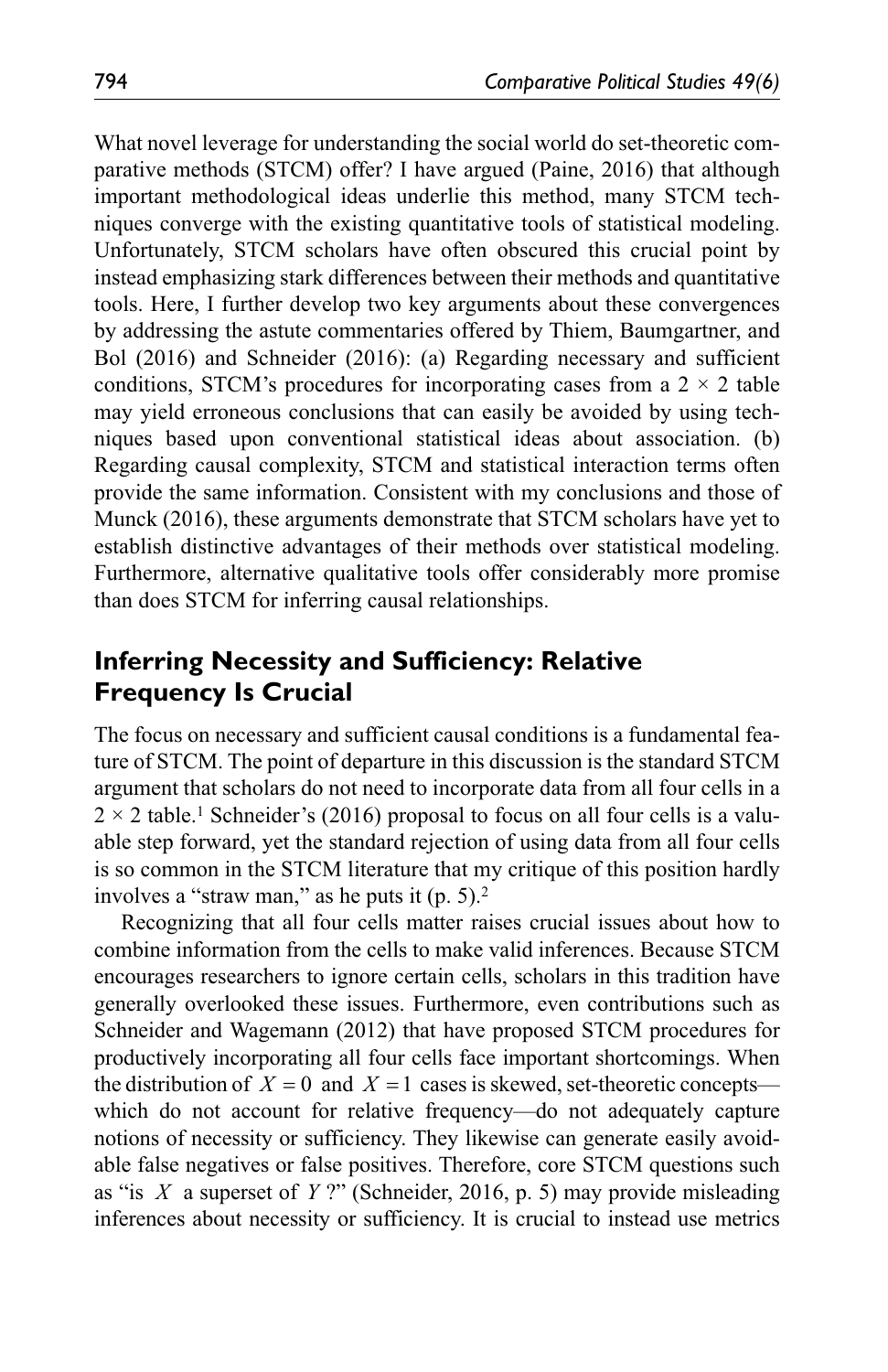that adjust for relative frequency, as I have sought to do, in contrast to Schneider's rejection of my proposed consistency measure (Paine, 2016).

### *How STCM Can Produce False Negatives*

Schneider (2016) alters the baseball example from my article by asking, "In 1927, was a Babe Ruth at-bat a necessary condition for a home run?" Contrary to Schneider's argument, my proposed consistency measure (Paine, 2016, p. 12, Equation 6) provides a more sensible conclusion than standard STCM metrics. In 1927, Babe Ruth homered in 60 of his 691 times at-bat  $(8.7\%)$ , whereas all other hitters homered in 862 of their collective 94,906 at-bats (0.9%). Equation 6 from my article accounts for the relative rarity of Babe Ruth at-bats and calculates a high necessary condition consistency score, 0.91. Similarly, using a standard quantitative measure that adjusts for relative frequency, a Babe Ruth at-bat raised the odds of a home run by a factor of almost 10—an enormous amount. Inferring relatively strong support for the necessary condition hypothesis is not, as alleged by Schneider (2016), an "absurd claim" (p. 9). Home runs occurred infrequently when Babe Ruth was not batting, which corresponds with STCM's conceptualization of an "almost" necessary condition.

In contrast, by not accounting for the low frequency of Babe Ruth at-bats relative to the rest of the league, the STCM necessary condition metric produces a basically meaningless low consistency score of 0.09 (see Schneider, 2016, Table 2). More troubling, and moving beyond the focus on necessity and sufficiency, STCM misses a substantively important relationship: Babe Ruth hit home runs with far greater relative frequency than the rest of the league. Overall, an example that Schneider uses to demonstrate the superiority of the STCM metric instead produces the opposite conclusion. His approach yields a false negative.

### *How STCM Can Produce False Positives*

Throughout the history of major league baseball, is a non-Babe Ruth at-bat necessary for a home run? Table 1 provides data to address this question posed in my article (Paine, 2016).

The set of home runs hit by individuals other than Babe Ruth is almost a perfect subset (in percentage terms, 99.7% ) of all home runs hit in baseball history—consistent, by the STCM metric, with the hypothesis that an at-bat by a player other than Babe Ruth is almost a necessary condition for a home run. Although Schneider correctly notes that using Schneider and Wagemann's (2012) secondary triviality metric would guard against this mistaken inference, Schneider's conclusion overlooks two important conceptual concerns with his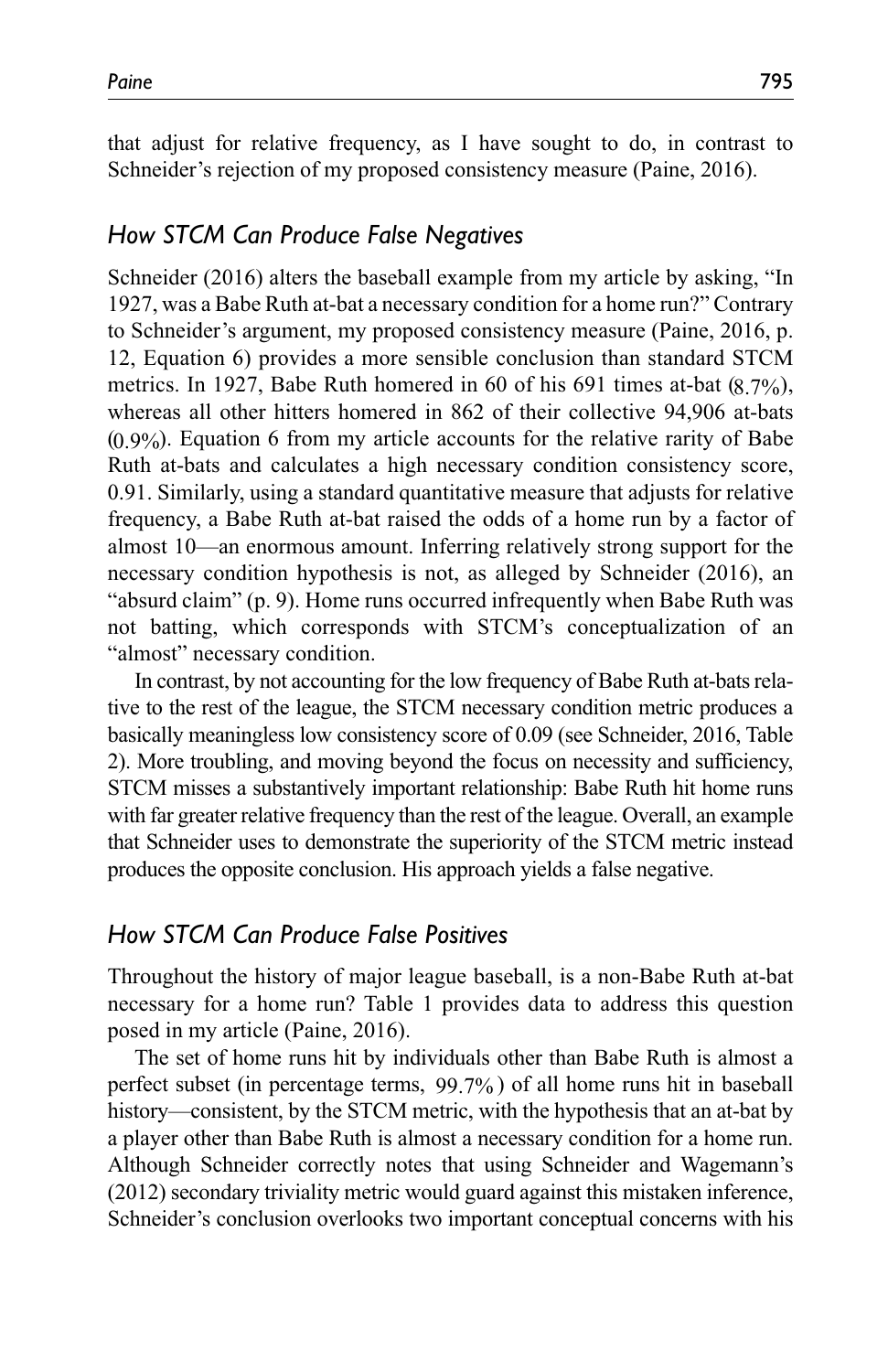|               | Home run   |         |  |  |  |
|---------------|------------|---------|--|--|--|
| <b>Batter</b> | No         | Yes     |  |  |  |
| Not Babe Ruth | 15,835,542 | 282,336 |  |  |  |
| Babe Ruth     | 9.908      | 714     |  |  |  |

| Table 1. Home Runs by Batter, 1871 to 2015. |  |  |  |  |  |  |  |
|---------------------------------------------|--|--|--|--|--|--|--|
|---------------------------------------------|--|--|--|--|--|--|--|

*Source.* Data from Sports Reference (2015).

procedure. First, it is troubling that a "consistency" measure can suggest that data are almost completely *consistent* with a deterministic hypothesis—because of skewed case distribution—when they are obviously not.

The second concern is that Schneider and Wagemann (2012) bracket two very different ideas under the label "trivial." The first is standard: one value of *Y* occurs rarely. For example, although oxygen may be a necessary condition for a social revolution, the presence of oxygen carries almost no predictive power for when social revolutions occur because social revolutions happen infrequently. The second idea is non-standard: one value of *X* occurs rarely. The two Babe Ruth examples above represent the second idea because there was only one Babe Ruth. Crucially, in the Babe Ruth examples, the presence or absence of *X* provides *strong* predictive power for the outcome. Therefore, it is not clear why *X* should be considered a trivial necessary condition. STCM scholars have introduced confusion in their causal analysis by conflating disparate concepts under the same label. Alternatively, if one rejects Schneider and Wagemann's (2012) unsatisfying second type of triviality, then the problem remains of false positives caused by skewed case distribution.

# **Inferring Causal Complexity: Regression Interaction Terms Provide Valuable Insight**

The focus on causal complexity—in the sense of multiple conjunctions of causal conditions—is another STCM centerpiece. Thiem et al. (2016) and Schneider (2016) expand on existing arguments by claiming irreconcilable methodological differences, arguing that regression interaction terms simply fail to address casual complexity as they conceptualize it.<sup>3</sup> I counter that both methods can be used to study causally complex relationships. I also question whether distinctive STCM approaches to limited diversity and multichotomous variables truly advance political methodology.

My article provides an extended example demonstrating how, in a binary setting, modeling data with regression interaction terms can provide the same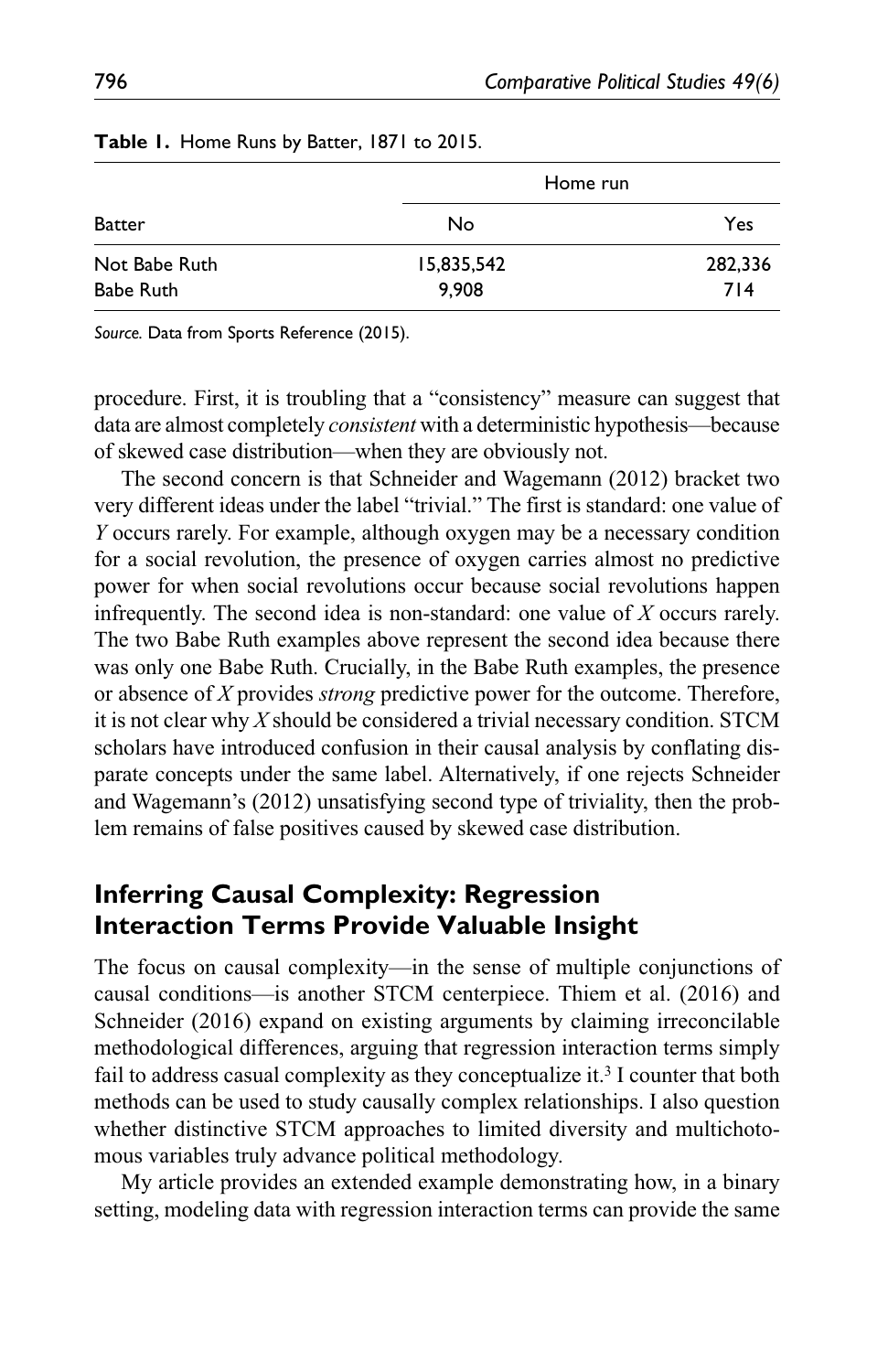information as an STCM truth table (Paine, 2016, Tables 6 and 7). Hence, Schneider's (2016) contention that I failed to show how regression distinguishes between necessity and sufficiency, or to explain the outcome versus non-outcome, is based on a misunderstanding of my argument. Because a fully saturated regression model can recover all four cells in a complex  $2 \times 2$ table, a scholar can use whatever metric they want to (a) compute necessity or sufficiency scores, (b) analyze the outcome versus non-outcome, or (c) carry out any other procedure that one could perform with STCM tools.

Thiem et al. (2016) are correct that STCM's conjunctions and statistical interactions are different concepts. However, their argument does not preclude the possibility that regression interaction terms can provide insight into causal complexity. To provide a simple example, suppose there are two posited causal conditions,  $A_i \in \{0,1\}$  and  $B_i \in \{0,1\}$ , and an outcome  $Y_i \in \{0,1\}$ . To assess the working hypothesis that  $A<sub>i</sub> = 1$  is a necessary condition for  $Y_i = 1$ , a scholar should estimate the regression model in Equation 1:

$$
Y_i = \beta_0 + \beta_A \cdot A_i + \beta_B \cdot \beta_i + \beta_{AB} \cdot A_i \cdot B_i + \varepsilon_i
$$
 (1)

If  $Y_i = 1$  indeed *never* occurs empirically when  $A_i = 0$ , then estimating Equation 1 with ordinary least squares will produce  $\hat{\beta}_0 = \hat{\beta}_B = 0$ . These coefficient estimates—whatever the frequency of  $Y_i = 1$  when  $A_i = 1$  (which determines  $\hat{\beta}_A$  and  $\hat{\beta}_{AB}$  )—imply  $E[Y_i | A_i = 0] = 0$ . Furthermore, fitting the model with heteroskedastic-robust standard errors will estimate model with heteroskedastic-robust standard errors will estimate  $Var(\varepsilon_i | A_i = 0) = 0$ . These estimates correspond perfectly with a necessary condition hypothesis.4

A similar exercise could be performed for any necessary or sufficient condition hypothesis with any number of binary variables. Despite true differences between conjunctions and interactions, they provide the *same* insights into the social world in a binary setting.

In two other regards, the results yielded by STCM are distinct from that of regression, but STCM's methodological value-added is questionable. First, Schneider (2016) mentions limited diversity. One useful consideration is that quantitative scholars frequently, albeit implicitly, focus on limited diversity when evaluating multicollinearity in their data—a topic covered in any introductory econometrics textbook. If there are few cases with certain values on a higher order term, then including both the higher and lower order terms in the same regression model will introduce considerable multicollinearity (or, in some cases, perfect multicollinearity, making it impossible to estimate the higher order terms). STCM scholars have commendably devoted considerable attention to limited diversity. However, it may often be preferable to avoid estimating coefficients based on data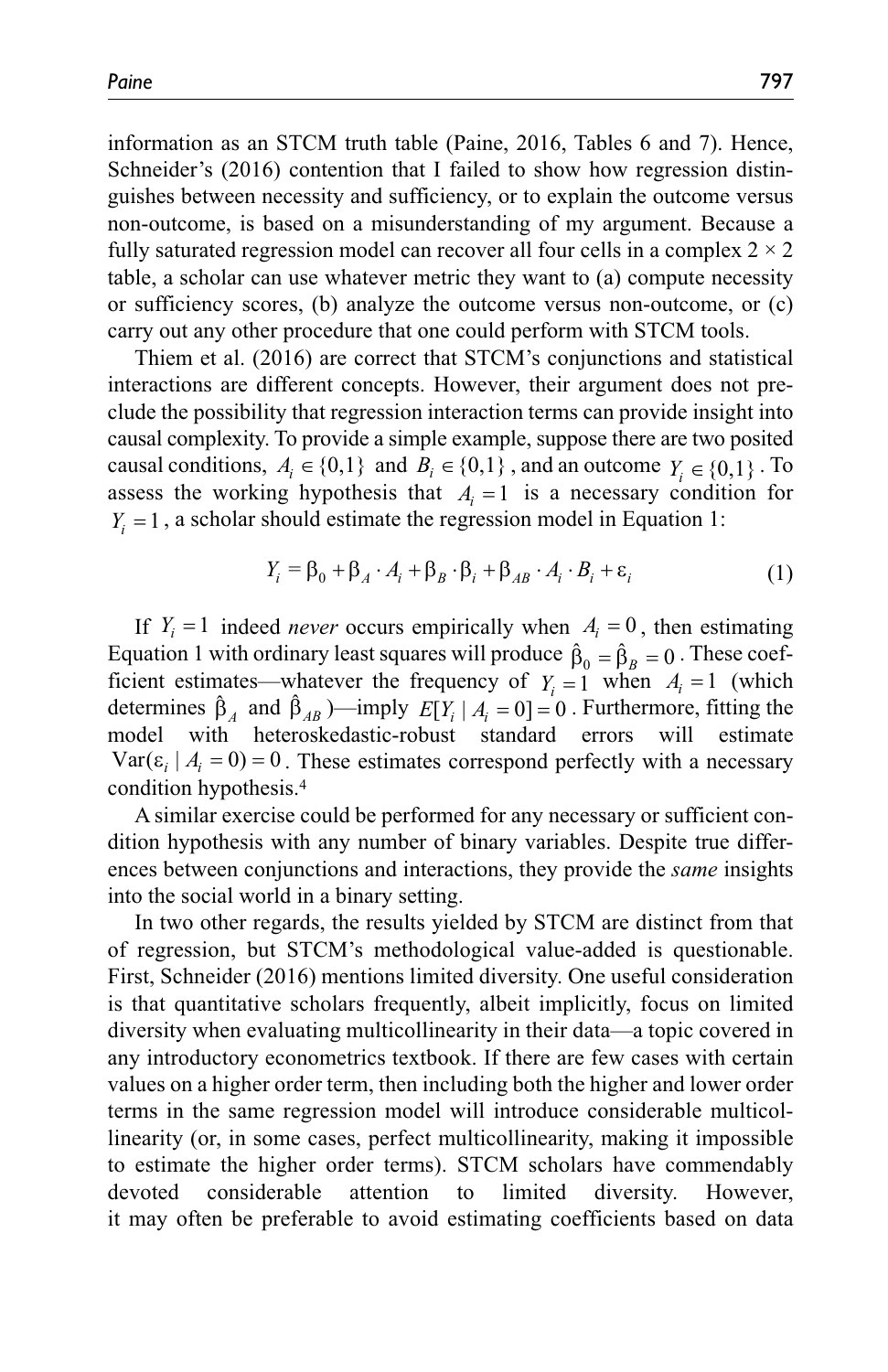characterized by limited diversity, rather than imposing very strong and often unverifiable assumptions about "logical remainders," that is, the combinations of conditions not observed empirically.

Finally, whereas STCM is less distinctive than claimed with binary variables, the value-added of its distinctiveness with multichotomous variables remains to be established. Although regression does not perfectly mimic STCM when using fuzzy, multi-valued, or generalized sets (Schneider, 2016), this observation does not necessarily support using STCM. Brady (2013) expresses concern that necessity and sufficiency become less meaningful concepts when one moves beyond binary variables. In addition, concerns arise about aggregating fuzzy sets to evaluate necessity and sufficiency (Dunning, 2013) and using unreliable calibration procedures (Krogslund, Choi, & Poertner, 2015). Finally, the strong STCM claim to be an alternative to statistical methods is called into question by the crucial importance of using conventional statistics to assess whether a particular STCM finding arose due to chance (Braumoeller, 2015).

# **Conclusion: Qualitative Methodologists Should Turn From STCM to Other Tools**

These arguments support the core contention that STCM is less distinctive than claimed vis-à-vis quantitative methods. Furthermore, many novel STCM techniques produce problematic inferences, which—in addition to the points emphasized above—include the low standards for inferring deterministic causation. Paine (2016) and Schneider (2016) agree on this latter point.

Furthermore, Munck (2016) is correct in arguing that these critiques of STCM do not reject qualitative methods more broadly. The field of qualitative methodology would be better served by focusing on tools such as process tracing that do possess distinctive advantages relative to quantitative methods—specifically, using knowledge about the causal process to draw causal inferences. This focus is far preferable to perpetuating claims about STCM's distinctiveness that yield an unproductive methodological divide.

#### **Declaration of Conflicting Interests**

The author(s) declared no potential conflicts of interest with respect to the research, authorship, and/or publication of this article.

### **Funding**

The author(s) received no financial support for the research, authorship, and/or publication of this article.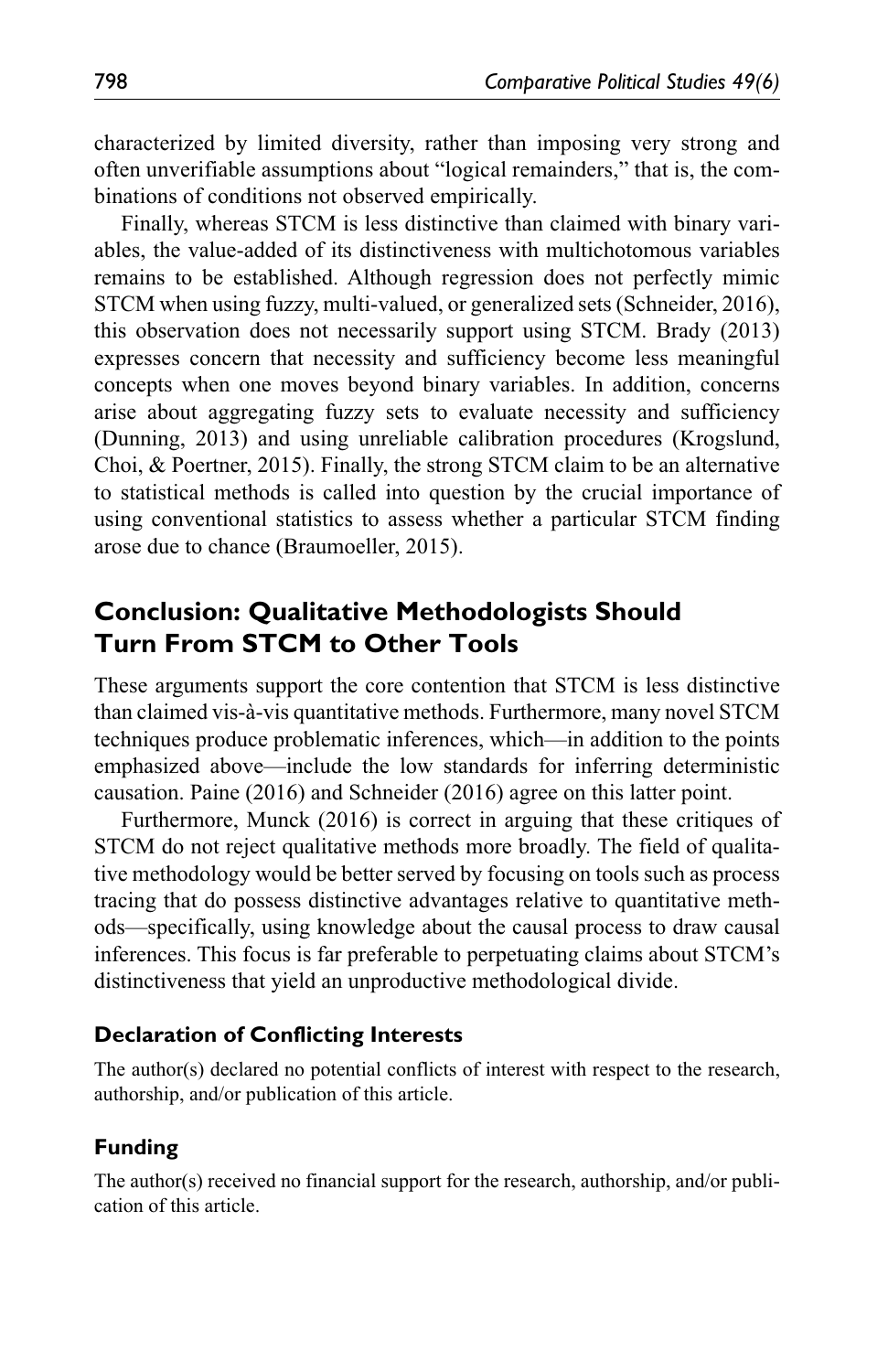### **Notes**

- 1. Throughout, this comment presumes there is a convincing reason that empirical counterexamples are not sufficient to eliminate a deterministic hypothesis, a central but not altogether convincing STCM tenet discussed in Paine (2016).
- 2. Paine (2016, p. 7) provides citations.
- 3. Paine (2016, p. 14) provides additional citations.
- 4. Paine (2016, pp. 14-20, Appendix B) elaborates upon the flexibility of regression for modeling causal complexity. In addition, my definition of necessity differs from that in Clark, Gilligan, and Golder (2006)—whom Thiem et al. (2016) critique—because I conceptualize necessary conditions as *limiting* cases of probabilistic relationships (see Paine, 2016, Equations 13 and 14) rather than following Clark et al. and devaluing necessary conditions by equating them with any probabilistic relationship.

### **References**

- Brady, H. E. (2013). Do two research cultures imply two scientific paradigms? *Comparative Political Studies*, *46*, 252-265.
- Braumoeller, B. F. (2015). Guarding against false positives in qualitative comparative analysis. *Political Analysis*, *23*, 471-487.
- Clark, W. R., Gilligan, M. J., & Golder, M. (2006). A simple multivariate test for asymmetric hypotheses. *Political Analysis*, *14*, 311-331.
- Dunning, T. (2013, August 29-September 1). *Contributions of fuzzy-set/qualitative comparative analysis: Some questions and misgivings*. Presented at the 109th annual convention of the American Political Science Association, Chicago, IL.
- Krogslund, C., Choi, D., & Poertner, M. (2015). Fuzzy sets on shaky ground: Parameter sensitivity and confirmation bias in fsQCA. *Political Analysis*, *23*, 21-41.
- Munck, G. L. (2016). Assessing set-theoretic comparative methods: A tool for qualitative comparativists? *Comparative Political Studies*, *49*, 775-780.
- Paine, J. (2016). Set-theoretic comparative methods: Less distinctive than claimed. *Comparative Political Studies*, *49*, 703-741.
- Schneider, C. Q. (2016). Real differences and overlooked similarities. *Comparative Political Studies, 49*, 781-792.
- Schneider, C. Q., & Wagemann, C. (2012). *Set-theoretic methods for the social sciences: A guide to qualitative comparative analysis*. Cambridge, UK: Cambridge University Press.
- Sports Reference. (2015). *Baseball statistics and history*. Available from [http://www.](http://www.baseball-reference.com) [baseball-reference.com](http://www.baseball-reference.com)
- Thiem, A., Baumgartner, M., & Bol, D. (2016). Still lost in translation! A correction of three misunderstandings between configurational comparativists and regressional analysts. *Comparative Political Studies, 49*, 742-774.